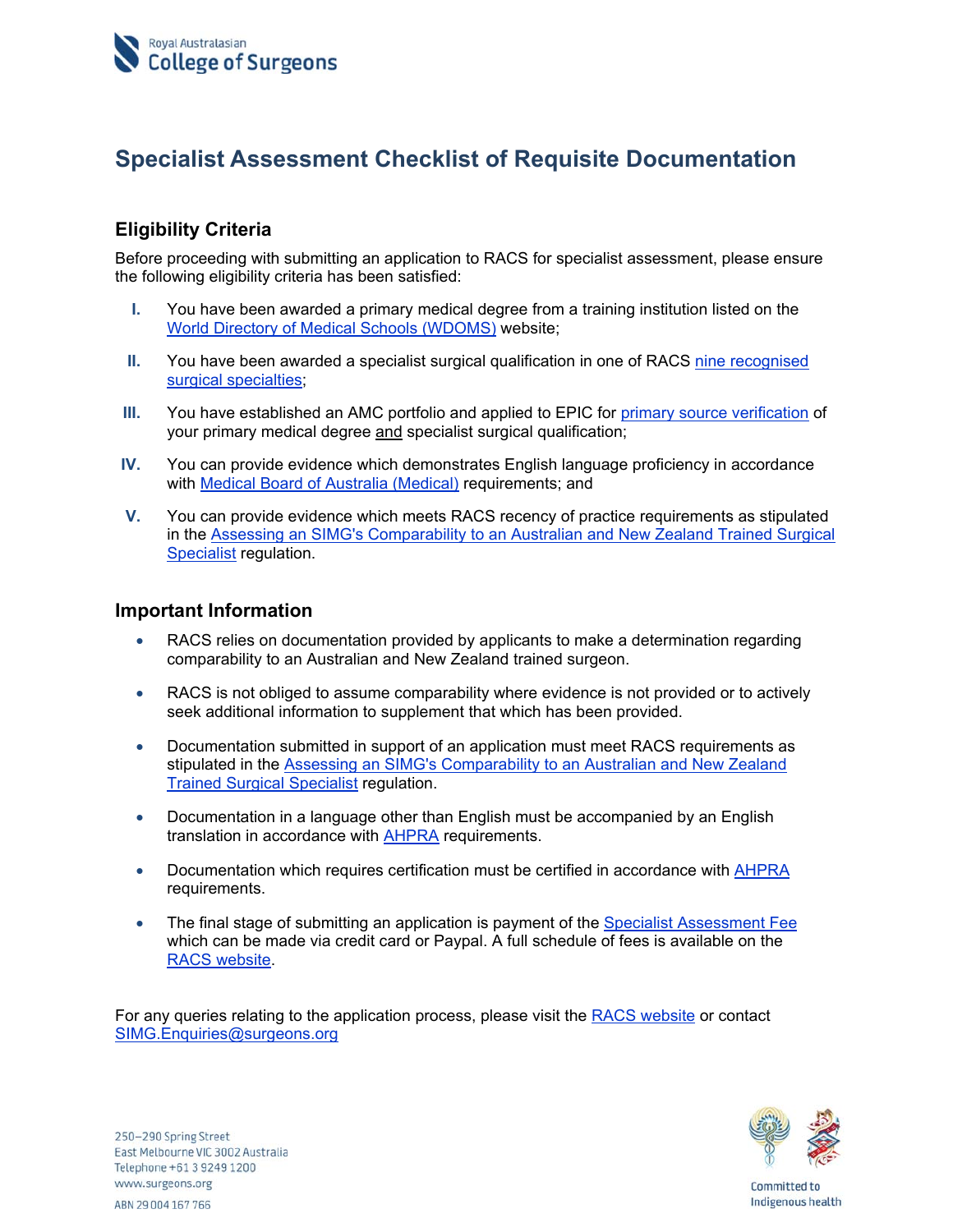#### **Checklist**



**A certified copy of your current passport** 

**A colour passport size photograph** 

#### **Evidence of English Language Proficiency**

Please upload evidence demonstrating that you meet AHPRA's English Language Skills Registration Standard (Medical).

If you are unable to provide the required evidence your application for specialist assessment cannot proceed.



#### **Curriculum Vitae**

Please upload a curriculum vitae on RACS template which includes the following information:

- An outline of each rotation undertaken prior to and during specialist surgical training. This should include:
	-
	- o rotation dates o rotation locations
	- $\circ$  rotation subspecialties  $\circ$  details of in-training supervision
		-
	- o specific responsibilities;

o details of supervising surgeons

- o nature of service provided
- An outline of each surgical attachment following specialist surgical training. This should include the location, nature, scope, and duration of your practice; and
- A list of research projects or peer reviewed papers completed during and following specialist surgical training.

Please do not upload copies of research and/or publications.

Please ensure your curriculum vitae is uploaded on RACS template as any other format will not be accepted.

#### **EICS/EPIC Primary Source Verification**

Before applying for a specialist assessment with RACS, you must apply for primary source verification of both your primary medical degree and specialist surgical qualification.

Please upload the following evidence:

- Application to the ECFMG for primary source verification of your primary medical degree and your specialist surgical qualification; and
- Application to the AMC to establish a portfolio; **OR**
- Copies of verification certificates if qualifications have already been verified.

If you have previously submitted your primary medical degree and/or specialist surgical qualification for primary source verification you are not required to resubmit these.

If we are unable to verify with the AMC that you have satisfied the above requirements, we will be unable to progress your application for specialist assessment.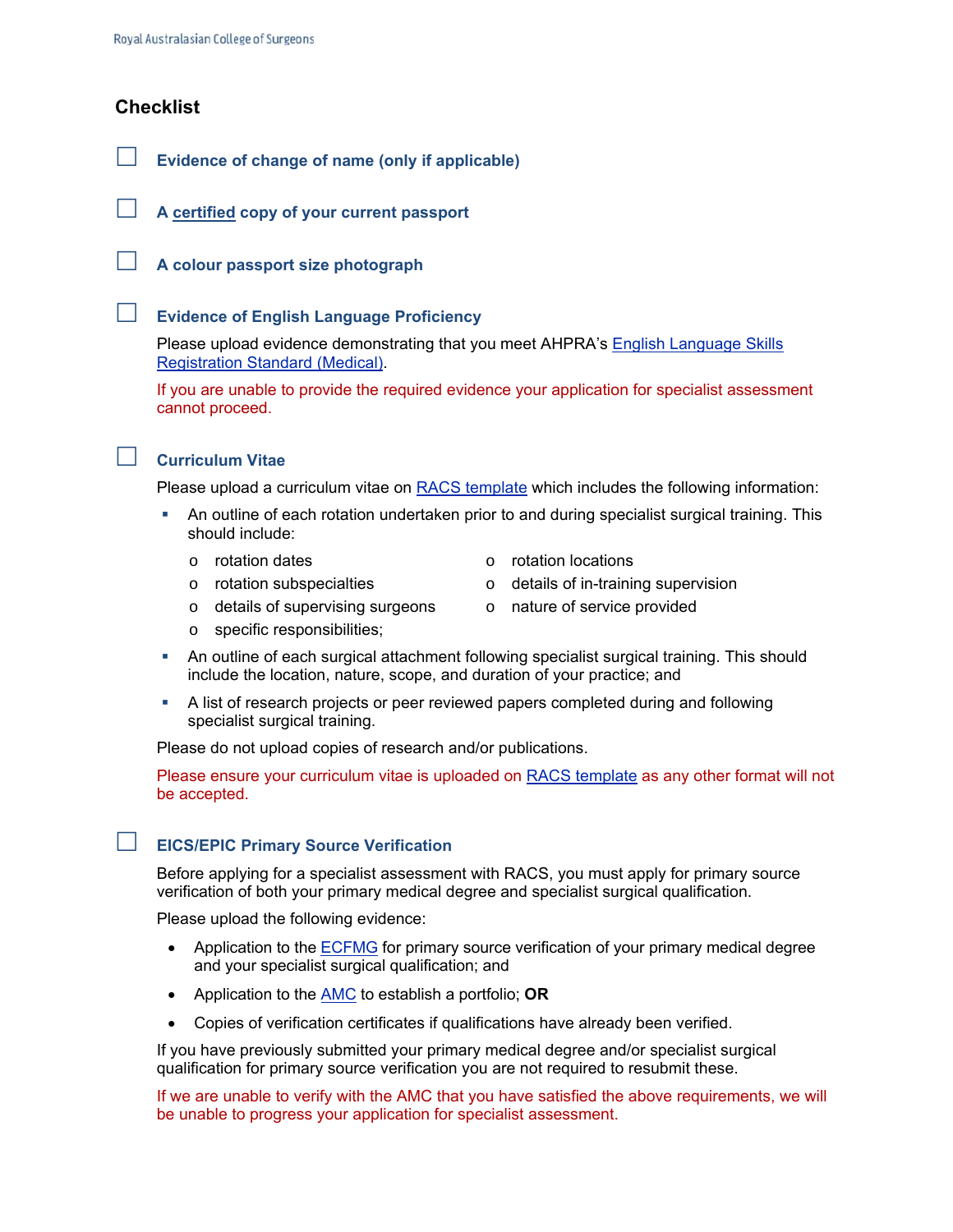#### **Primary Medical Degree**

Please upload a copy of your primary medical degree (including certified English translation if applicable).

If you are unable to provide the required evidence your application for specialist assessment cannot proceed.

#### **Specialist Surgical Qualification**

Please upload a copy of your specialist surgical qualification (including certified English translation if applicable).

If you are unable to provide the required evidence your application for specialist assessment cannot proceed.

#### **Additional Qualification/s (only if applicable)**

Please upload copies of any additional qualifications (including certified English translation if applicable).

# **Good Standing and/or Registration Status**

Please upload Certificates of Good Standing and/or Registration Status. Certificates provided must cover the last two years of practice and be dated within six months of submitting your application to RACS.

If you are unable to provide evidence of standing or registration status, please upload a statement outlining the reasons for this.

# **Specialist Surgical Training Details**

Please upload the following documentation in relation to your specialist surgical qualification:

- Evidence of accreditation of the specialist surgical training program you completed;
- Copies of syllabus and/or curriculum of the specialty surgical training program you completed;
- Copies of formative and summative assessment reports which assessed technical and non-technical competencies during surgical training; and
- Outline of exit examination undertaken (including details of examining body, examiners, and examination format).

**Important:** Documentation provided must have be issued by the relevant training provider or accrediting body, relevant to the training program and exit examination you undertook and applicable to the date period you completed your training program and examinations.

If you are unable to provide any of the required documentation, please upload a statement against the relevant item outlining the reasons for this.

#### **Postgraduate Training and Experience: Consultant Level Posts**

Please upload a letter from the privileges/credentialing committee of each hospital in which you have practiced as a consultant following attainment of your specialist surgical qualification.

Letters provided must confirm your practicing privileges as well as the location, nature, scope, and duration of your practice.

If you are unable to provide any of the required documentation, please upload a statement against the relevant item outlining the reasons for this.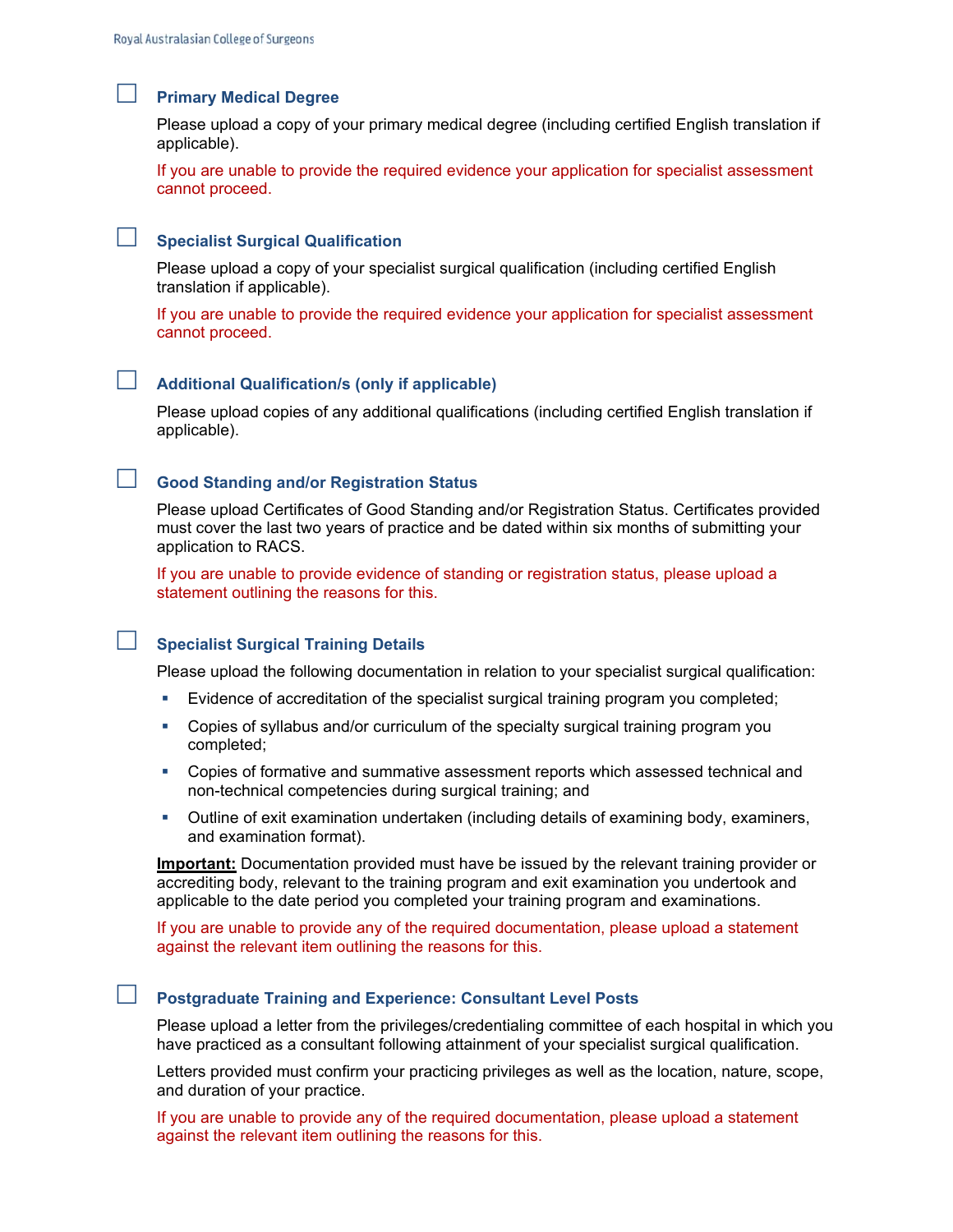### **Postgraduate Training and Experience: Other Postgraduate Posts**

Please upload the following evidence relating to all non-consultant level posts held following attainment of your specialist surgical qualification, including postgraduate training posts, fellowships, registrar posts and senior registrar posts:

- Position description form/s which include details regarding the location, nature, scope, and duration of your practice; and
- Assessment reports which indicate performance across a range of technical and nontechnical competencies, including:
	- $\circ$  collaboration & teamwork  $\circ$  leadership & management
	- o communication o medical expertise
	- o cultural competence & safety
- 
- o health advocacy
- 
- o judgement & clinical decision making o technical expertise

If you are unable to provide any of the required documentation, please upload a statement against the relevant item outlining the reasons for this.

**Postgraduate Training and Experience: Continuing Professional Development** 

Please upload evidence of involvement in the following areas of Continuing Professional Development:

- Peer reviewed audit for, at minimum, the last two years of practice. Information regarding what is required is available in the Surgical Audit and Peer Review Guide.
- Maintenance of knowledge and skills (including evidence of compliance with an approved CME/CPD program and certificates of courses completed).

If you are unable to provide any of the required documentation, please upload a statement against the relevant item outlining the reasons for this.

#### **Logbooks**

Please upload the following logbooks:

- A summary logbook in RACS summary format containing data from the last two years of surgical practice. Logbooks provided must have been verified by the Head of the Department where the procedures took place.
- **For Plastic and Reconstructive Surgery applicants only:** A summary in RACS specialty specific summary format of all major cases performed within the last two years of surgical practice, including major case primary operator rate. Summaries provided must have been verified by the Head of the Department where the procedures took place.
- Verified copies of training logbooks (in summary format where possible). Logbooks provided must include cases performed during specialist surgical training.
- Verified copies of postgraduate training logbooks (in summary format where possible and only if applicable). Logbooks provided must include cases performed during postgraduate training.
- Verified logbook/s (preferably in RACS summary format) which include operative experience not covered in the above specified logbooks (to ensure that your application clearly evidences cases performed throughout your work history).

**Important:** Logbooks provided must be de-identified to exclude any patient information (i.e. patient names, patient admission numbers, patient hospital numbers). Any logbooks which have not been de-identified cannot be included in your application.

If you are unable to provide any of the required documentation, please upload a statement against the relevant item outlining the reasons for this.

- 
- o professionalism
- o scholarship & teaching
- 
-